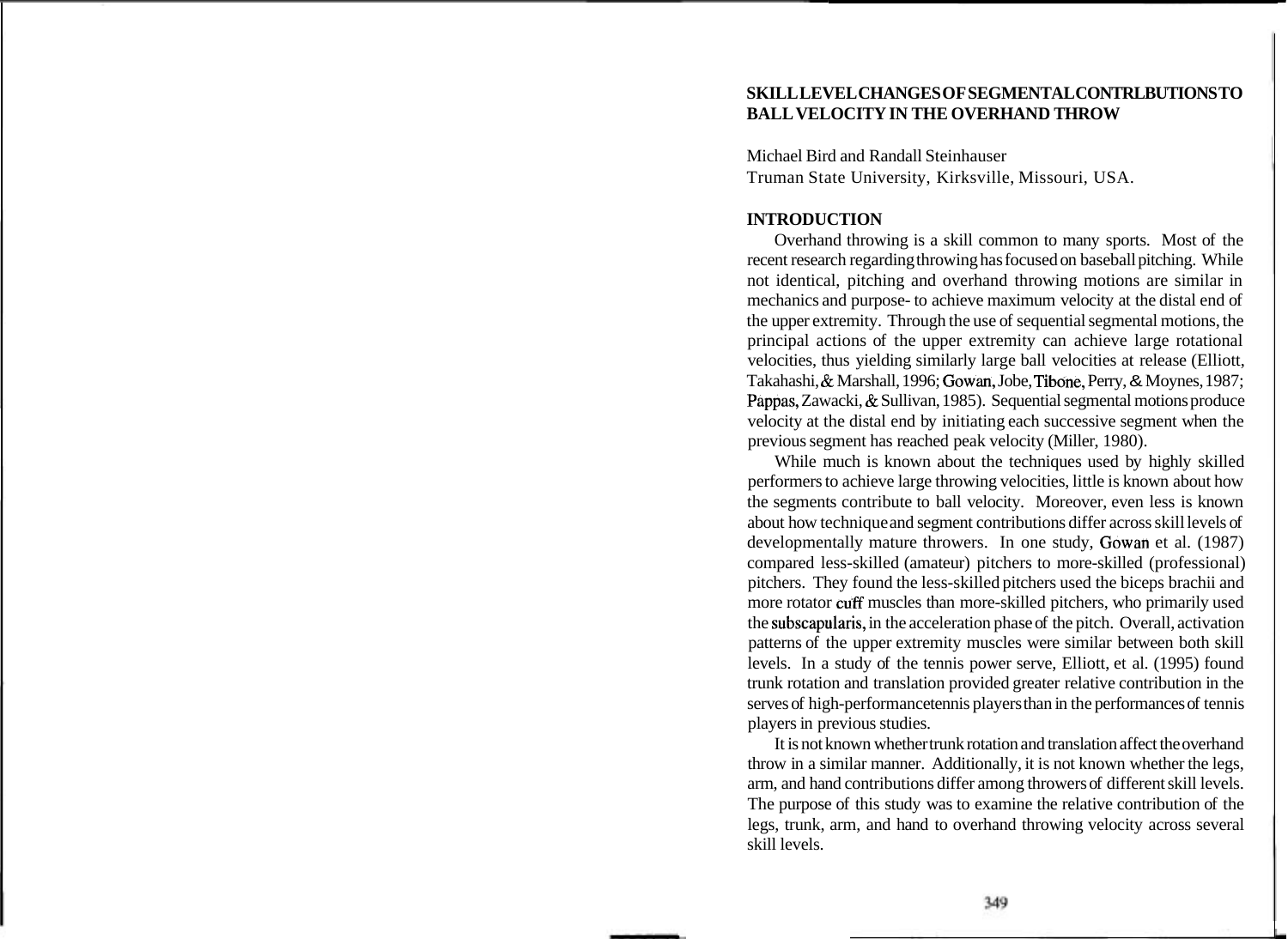## **METHODS** \

One hundred and one subjects participated in this study. All subjects were athletes currently or formerly involved in activities that required overhand throwing motions. Seven subjects who exhibited a "push" in their throwing technique were eliminated. The 94 remaining subjects all exhibited developmentally mature patterns (75 male, 19 female, 86 righthanded, 8 left-handed, mean age  $22.6 \pm 2.4$  years).

To determine the contribution of the selected segments to throwing velocity, all subjects randomly performed four different maximal throws. These four throwing conditions were based on previous work by Toyoshima, Hoshikawa, Miyashita, & Oguri (1974). In one throwing condition, the subjects performed a normal overhand throw using the whole body (WBT). Subjects were only allowed one step in performing this throw. In another throw, the subjects performed with both feet slightly staggered, but remaining in fixed positions (NLT). This throw eliminated leg contribution, but allowed the trunk, arm, and hand to follow typical throwing motions. A third condition required a throw with both the leg and trunk contributions eliminated (NTT). This throw was performed with the subject seated and the trunk strapped to prevent movement. The arm and hand were able to follow typical throwing motions. The fourth throwing condition allowed only wrist contribution (WRT). This throw was performed with the subject standing, arm abducted to the horizontal, and forearm flexed to a 90 degree angle to the arm. The forearm was strapped to a plate that only allowed wrist flexion and extension.

After receiving informed consent from each subject, he or she warmed up and stretched to preferred levels. Each subject then randomly performed the four throws into a net with a target approximately five meters distant. All subjects threw standard baseballs (mass  $= 143g$ , diameter  $= 7.6cm$ ). Each throwing condition was performed until a minimum of three acceptable throws were recorded. Most subjects required between three and five throws for each condition. A radar gun was used to measure the ball velocity at release for all throws. The target was situated within the "window" of the radar gun and helped minimize the number of throws needed.

For each throwing condition, the average velocity of all acceptable throws was used. The relative contribution of the legs (LEG%), trunk (TRNK%), and arm (ARM%, which included shoulder and elbow joints) were estimated from differences between the previously described throws. The WRT throw condition was a direct estimate of the hand contribution (HAND%, which included wrist and finger joints). All contributions were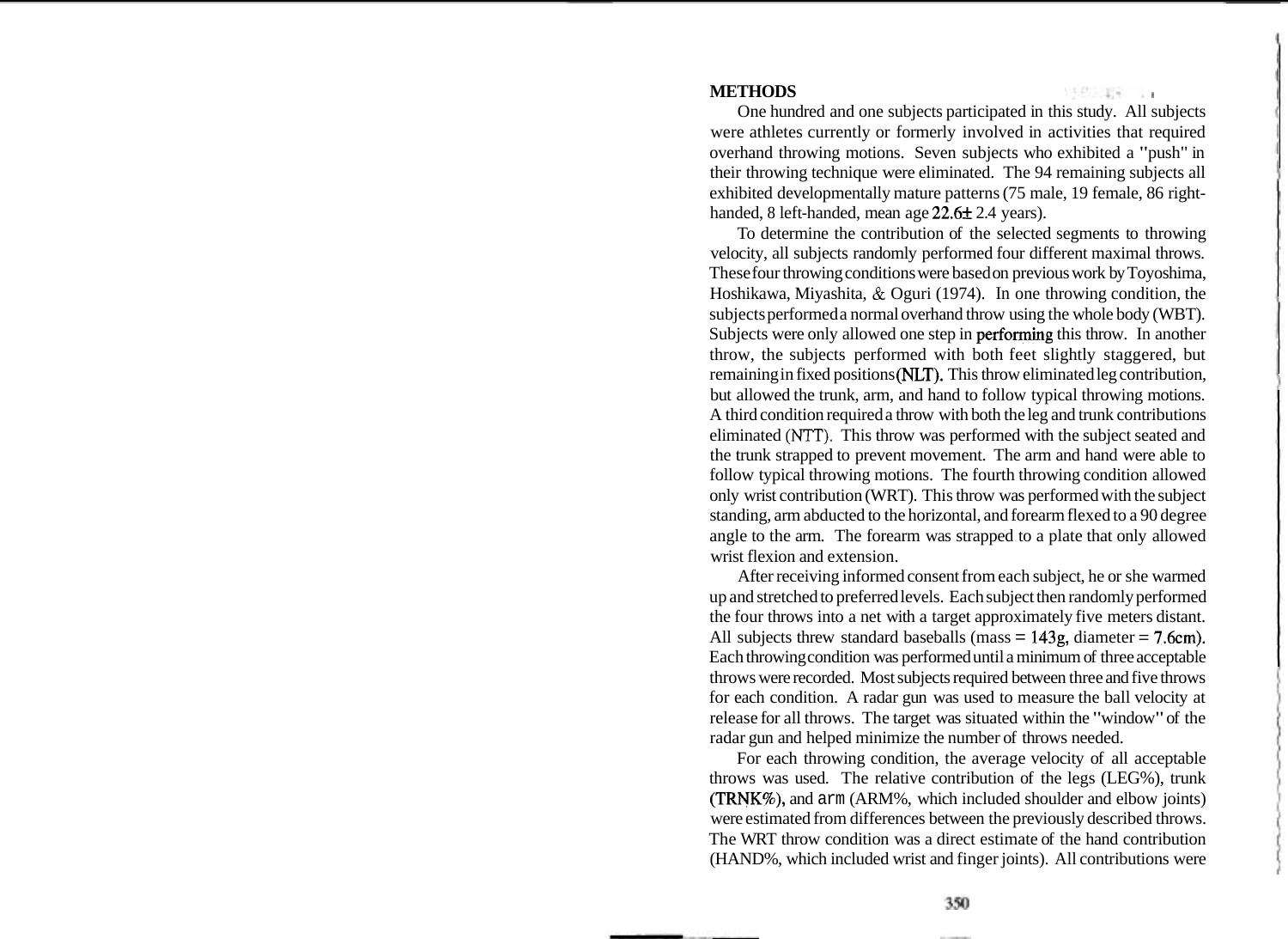relative to the WBT. The equations used were:  $LEG\% = (WBT - NLT)/WBT$  $TRNK\% = (NLT - NTT)/WBT$  $ARM\% = (NTT - WRT)/WBT$  $HAND% = WRT / WBT$ 

#### **RESULTS**

Initially, a MANOVA was used to compare the performance of the males and females. No significant differences were found  $(p> 0.05)$ . After combining the males and females into one group, all subjects were then separated into three groups based on percentile score for the WBT. This resulted in a low velocity group ( $n=32$ ), a medium velocity group ( $n=30$ ), and a high velocity group (n=32).

One way ANOVAs (df=2,91) were used to compare the relative contributions between the groups. Significant differences ( $p < 0.05$ ) existed between groups for all four relative contributions. ScheffE post-hoc tests revealed the high velocity group had significantly greater relative leg contribution than the low velocity gtoup. The high velocity group also had significantly greater relative trunk contribution than both the medium and low velocity groups. For relative arm contribution, however, the high velocity group had significantly less contribution than the low velocity group. For relative hand contribution both the high velocity and the medium velocity group had significantly less contribution than the low velocity group. See Table 1 for descriptive values.

Table 1. Mean  $(\pm S.D.)$  relative contribution for the segments. An  $\check{ }$  indicates a significant difference between high velocity and low velocity groups, a  $\ddot{\bullet}$  indicates a significant difference between the high velocity and the medium velocity groups, and a **9** indicates a significant difference between the low velocity and the medium velocity groups.

| <b>GROUP</b>    | LEG%*        | $TRNK*$ <sup><math>\ddagger</math></sup> | ARM%*        | $HAND\%*$ §  | WBT              |
|-----------------|--------------|------------------------------------------|--------------|--------------|------------------|
| LOW             | 12%          | 24%                                      | 43%          | 21%          | $22 \text{ m/s}$ |
| <b>VELOCITY</b> | $(\pm 4.70)$ | (k4.82)                                  | $(\pm 4.25)$ | (k2.91)      | (32.98)          |
| <b>MEDIUM</b>   | 14%          | 25%                                      | 42%          | 20%          | $27 \text{ m/s}$ |
| <b>VELOCITY</b> | $(\pm 2.69)$ | (k3.84)                                  | (f3.24)      | $(\pm 2.31)$ | $(\pm 0.94)$     |
| <b>HIGH</b>     | 15%          | 27%                                      | 40%          | 18%          | $31 \text{ m/s}$ |
| <b>VELOCITY</b> | $(\pm 4.23)$ | (k4.39)                                  | $(\pm 3.75)$ | (k2.12)      | $(\pm 1.77)$     |
| ALL             | 13%          | 25%                                      | 42%          | 20%          | $26 \text{ m/s}$ |
| <b>SUBJECTS</b> | (f4.19)      | $(\pm 4.58)$                             | (f3.95)      | $(\pm 2.83)$ | (k4.39)          |
| <b>P-VALUE</b>  | 0.007        | 0.007                                    | 0.006        | 0.000        | N/A              |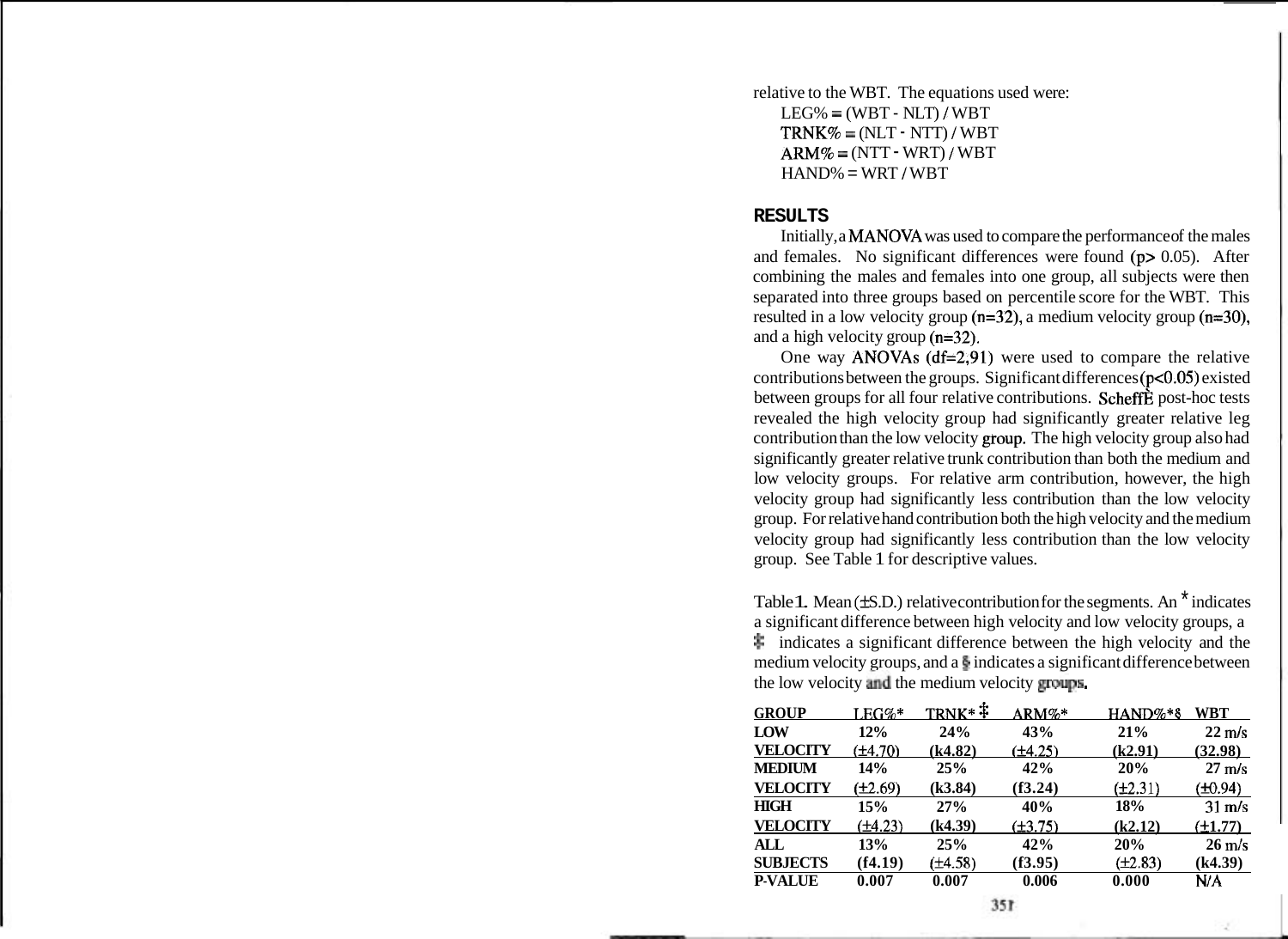## **DISCUSSION**

The estimated relative contribution of the legs, trunk, arm, and hand appears to differ among throwers of different skill levels. The values obtained for the throwers' WBT were similar to or slightly lower (ranging from 16.83m/s to 35.16m/s, mean: 26.79m/s) than those found in pitching studies (means ranging from  $25.26m/s$  to  $33.5m/s$ ) (Feltner, 1989; Gowan et al., 1987). Reliability of the data was indicated by the consistent performance of the subjects. Typically, when additional throws were required it was because the ball failed to move through the proper "window" needed by the radar gun. Most subjects performed each condition with the minimum three throws and rarely required more than five. It is likely that maximal overhand throwing is as consistent as pitching (Feltner, 1989; Pappas et **al.,** 1985).

The legs and trunk together contributed about 39% of throwing velocity for all subjects in this study. Generally, both the contribution of the legs and the contribution of the trunk increased as ball velocity increased. (Figure 1 .) Broer (1 969) proposed that the legs and trunk would provide about 50% of throwing velocity. Toyoshima et al. (1974) found the legs contributed 46.9% to throwing velocity in their study. The legs and trunk are important because they provide velocity from translation and long-axis rotation. The powerful muscles within these segments provide the force necessary to overcome inertia and begin the "whip-like" action that results in maximum velocity at the distal end of the arm.

The arm and hand together contributed about 61% of throwing velocity for all subjects in this study. Generally, both the contribution of the arm and the contribution of the hand decreased as ball velocity increased. (Figure 1.) The purpose of the arm and hand segments is to add to the velocity generated by previous segments. In a coordinated movement, the arm would begin motion at the peak velocity of the trunk and the hand would begin at the peak velocity of the arm. It appears the arm experiences a "ceiling effect" as throwing velocity increases. The lack of increased speed in proportion to the leg and trunk segments may be due to strength and power limitations, the inability to provide the torque necessary for additional velocity, or the inability of the musculature to contract at greater speed.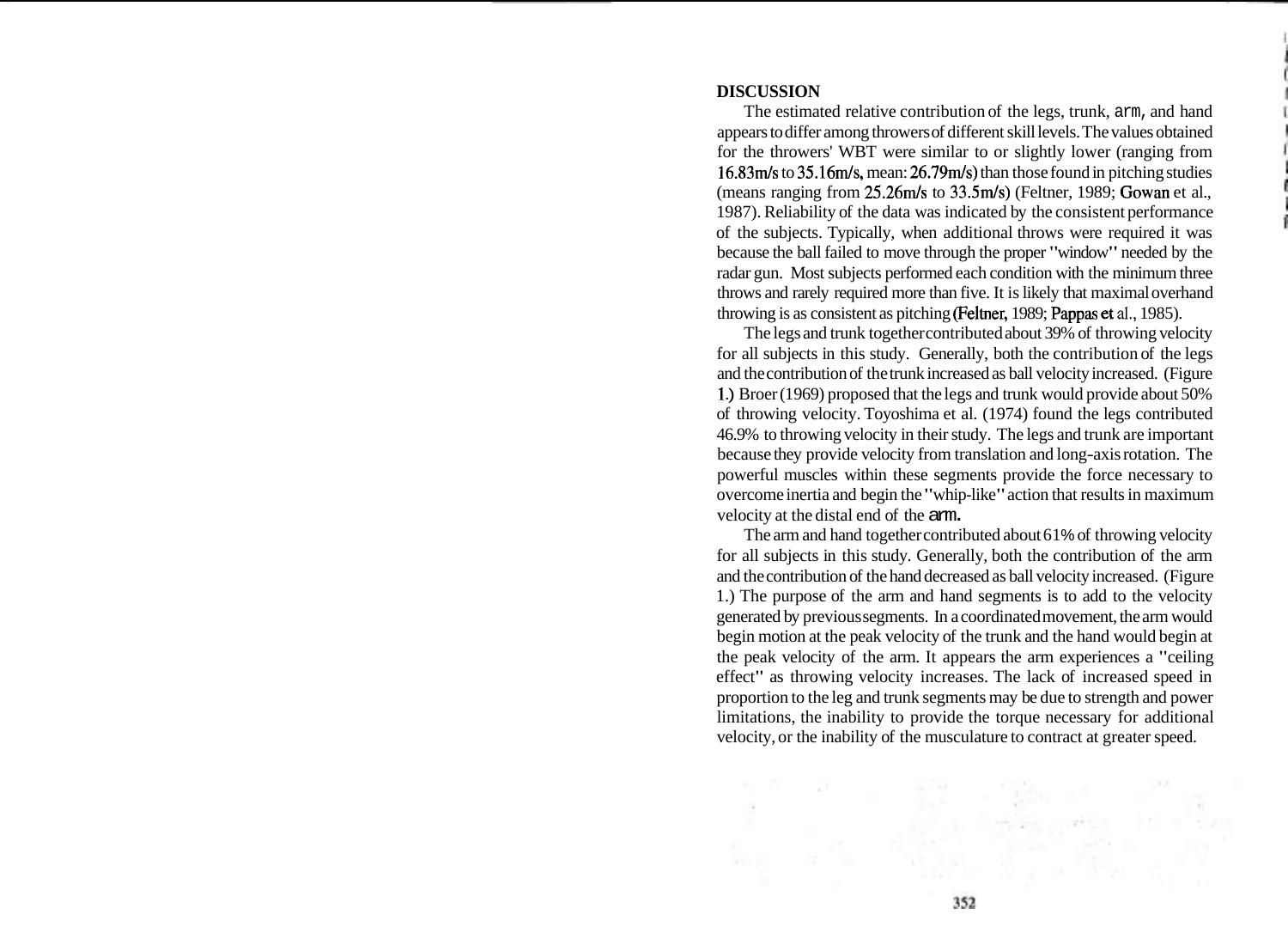

Figure 1. Relative contribution of segments by group.

Each of the segments are capable of producing velocity in multiple ways. The legs add to throwing velocity by actions at the ankle, knee, and hip providing thrust and by long-axis rotation at the hip. The trunk adds to throwing velocity by flexion and long-axis rotation. The arm adds to throwing velocity in the most complex manner, using medial rotation, transverse adduction, small amounts of abduction and adduction, and elbow extension. While the elbow is not an irrelevant contributor to throwing velocity, it has not been found to be a great influence on throwing velocity (Feltner, **1989;** Toyoshima et al., **1974)** and would have added complexity to the data collection methods used. The hand segment adds to throwing velocity by flexion at the wrist and fingers. It is not surprising the arm contributes a large share to ball velocity given the importance of long-axis rotations to throwing velocity (Elliott et al., **1996).** Furthermore, based on the summation principle, long-axis rotations of both the trunk and hip might be as important to arm long-axis rotations as any other factor.

All subjects were able to demonstrate greater velocities in later segments than they were in earlier segments. While factors such as muscle fiber type, strength, and subject's prior experience influence the product, the differences in segmental contribution found were more a function of technique differences between throwers. Even though the values presented are just segmental contributions estimates, the differences among skill levels should hold under more sophisticated analysis.

The advantage in the present data collection method is ease of use. With simple data collection and reduction tools, any practitioner could collect data using similar methods. There may be implications regarding injury prevention and skill instruction. If less-skilled throwers tend to use arm muscles unnecessarily and more-skilled throwers tend to use the arms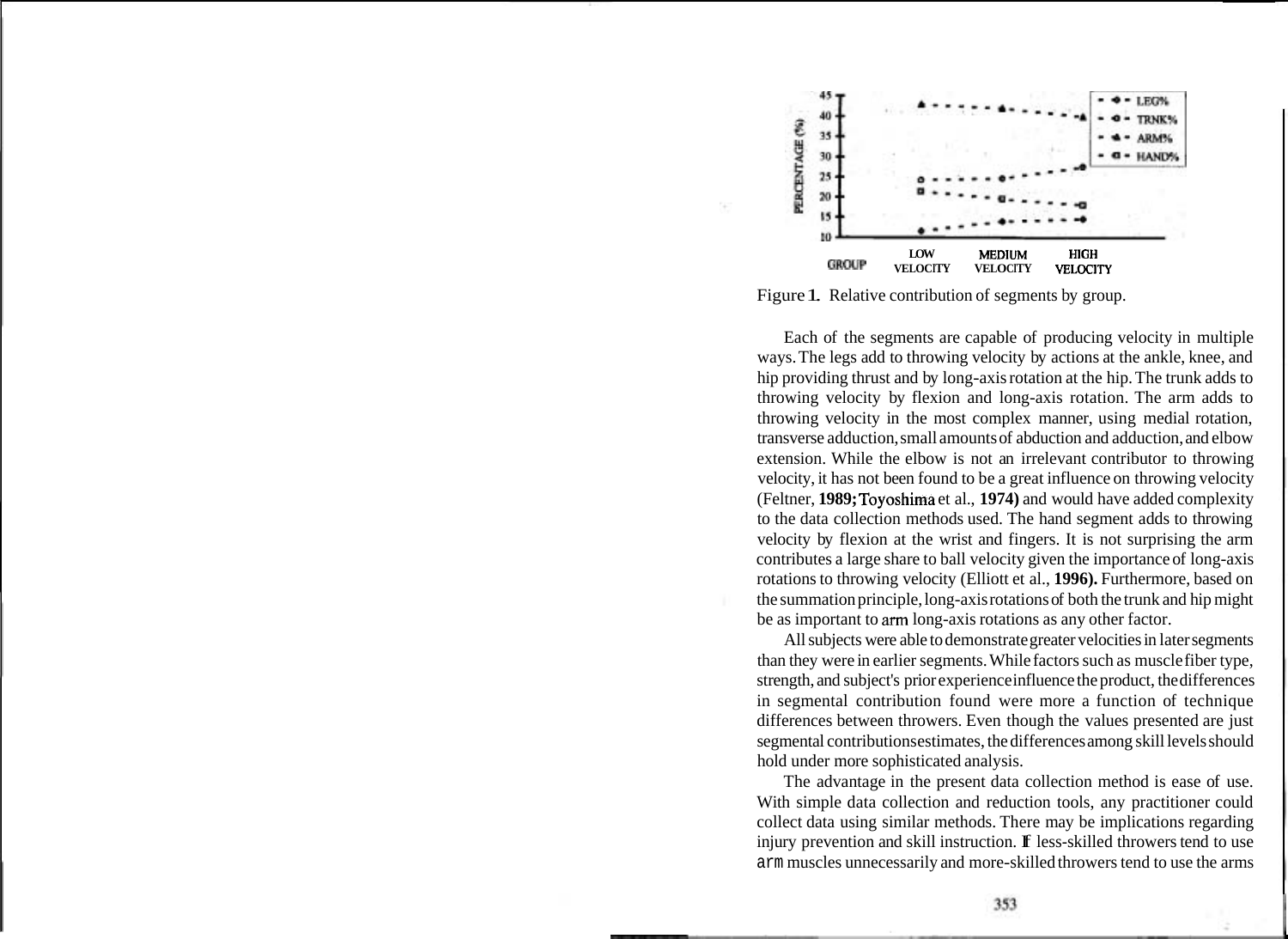more effectively, then better technique will lead to improved endurance and reduced overuse injuries (Glousman, 1993). Teachers and coaches can benefit not only from the data they may collect on athletes, but on the instructional methods they may use based on these results. If proper use of the lower extremity and trunk is emphasized during instruction about the mechanics of an athlete's throw, greater velocities may be produced. Also, conditioning programs should emphasize the muscles of the lower extremity and trunk as much as the upper extremity.

# **CONCLUSIONS**

While joint immobilization methods are beneficial for general insights regarding segmental contributions (Miller, 1980), there is a need for more sophisticated three-dimensional methods to verify the differences among skill levels found in this study. Recent advances in methodology may allow reasonably accurate estimates of joint contributions using three-dimensional analysis (Elliott et al., 1995). Such studies will verify how segmental contributions differ with skill level and whether less sophisticated methods overestimate or underestimate these contributions.

In general, it was found that as ball velocity increased the relative contribution of the legs and trunk increased, while the relative contribution of the arm and hand decreased. While factors such as muscle fiber type, strength, and experience are important in throwing performance, it seems that technique differences with respect to leg, trunk, arm, and hand segment contributions affect throwing speed. Perhaps arm and hand velocity contributions are limited by a ceiling effect and the legs and trunk are not. It appears better throwers generate velocity more from the legs and trunk, which generate velocity with long axis rotation and translation of the entire body, than from the arm and hand.

# **REFERENCES**

Broer, M. (1969). Efficiency of Human Movement. (2nd ed.). Philadelphia: W. B. Saunders.

Elliott, B., Marshall, R., & Noffal, G. (1995). Contributions of upper limb segment rotations during the power serve in tennis. Journal of Applied Biomechanics, 11,433-442.

Elliott, B., Takahashi, K., & Marshall, R. (1996). Internal rotation of the upper arm: The missing link in the kinematic chain. In J. Abrantes (Ed.), Proceedings of the XIVth International Symposium on Biomechanics in Sports . Lisbon, Portugal: Edicoes FMH.